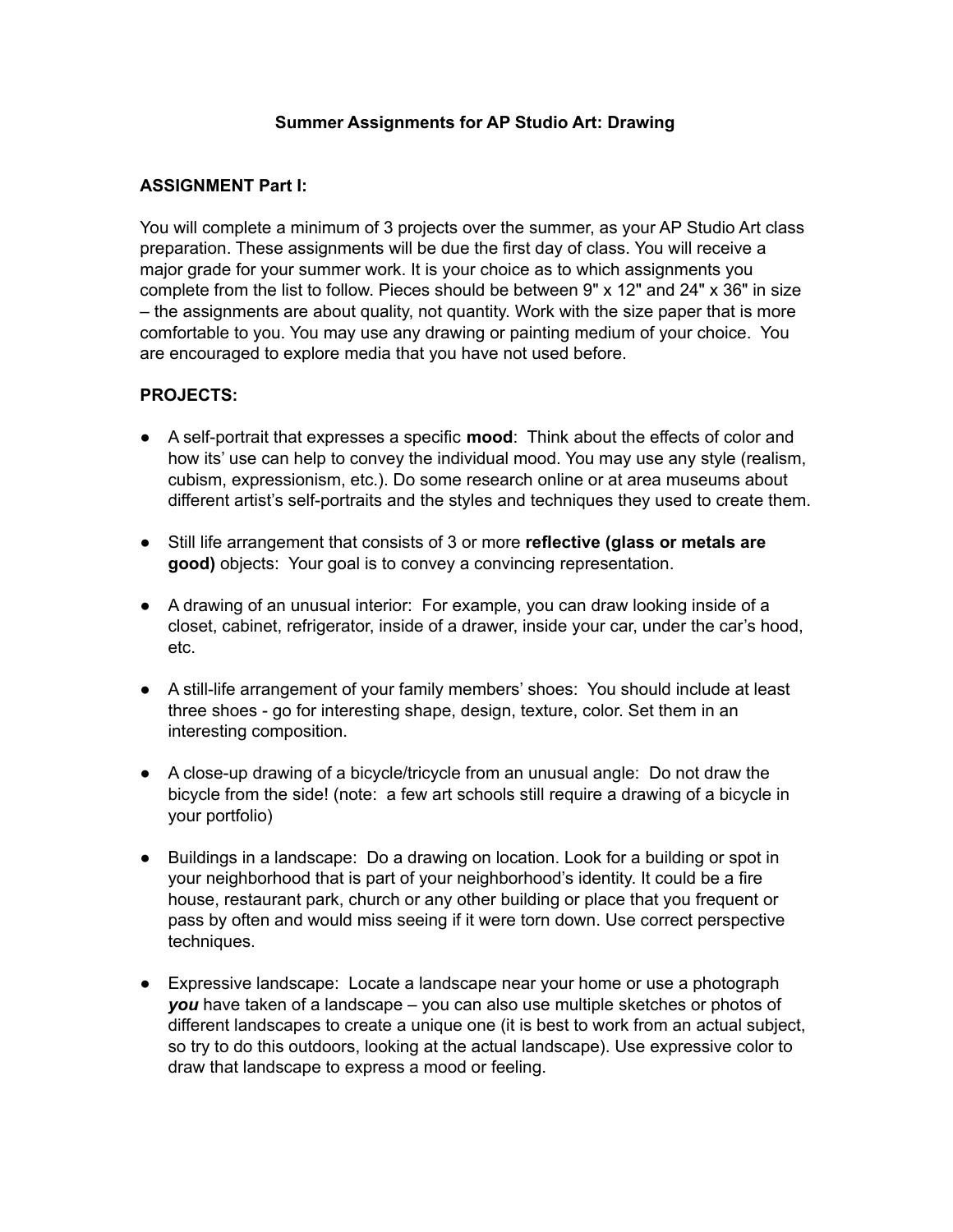- Self-Portrait: Create a self-portrait that is done by looking at your reflection in an unusual reflective surface – in other words, something other than a normal mirror. This could be a metal appliance (toaster, blender), a computer monitor, a broken or warped mirror, etc.
- Café drawing (or any other local hangout): Go to a place where you can sit and sketch for a long period of time. In your drawing, capture the essence of this place (local eatery/café, bookstore, mall, etc.) by drawing the people and places you see.
- Action portrait: Have a friend or family member pose for you doing some sort of movement (jump roping, walking, riding a bike, walking down stairs, etc.). Capture the entire sequence of their action in one piece of artwork. How will you portray movement in your work? Look at "Nude Descending a Staircase" by Dada artists Marcel Duchamp to see an example of an action painting.

## **ASSIGNMENT Part 2:**

Take photographs over the summer that reflect the elements of art and principles of design. These photographs should be original works that you take to document your experience. You should have 5 photographs for each Principle of design listed below. These photographs should be placed in a Google drive document that can be shared with me the first day of class. Make sure you specify what Principle is represented in your photograph.

Balance **Emphasis** Movement Pattern Rhythm **Unity Contrast** 

## **GETTING REGISTERED AT THE COLLEGE BOARD WEBSITE:**

Just as soon as possible, register at [www.collegeboard.com!](http://www.collegeboard.com/)!! Here you will find information about AP Studio Art classes, the exam, scoring rubrics used, and examples of past student work in each of the portfolio areas.

- From the [www.collegeboard.com](http://www.collegeboard.com/) homepage, click on the "For Students" tab
- Under "My organizer" you can create a free user account, and you can use this account to access information about any AP exams and classes
- Under the "College Board Tests" section, you can click on "AP", which will take you to the AP homepage.
- Here is a direct link to the AP subjects homepage where you will find links to all of the AP course descriptions: <http://www.collegeboard.com/student/testing/ap/subjects.html>